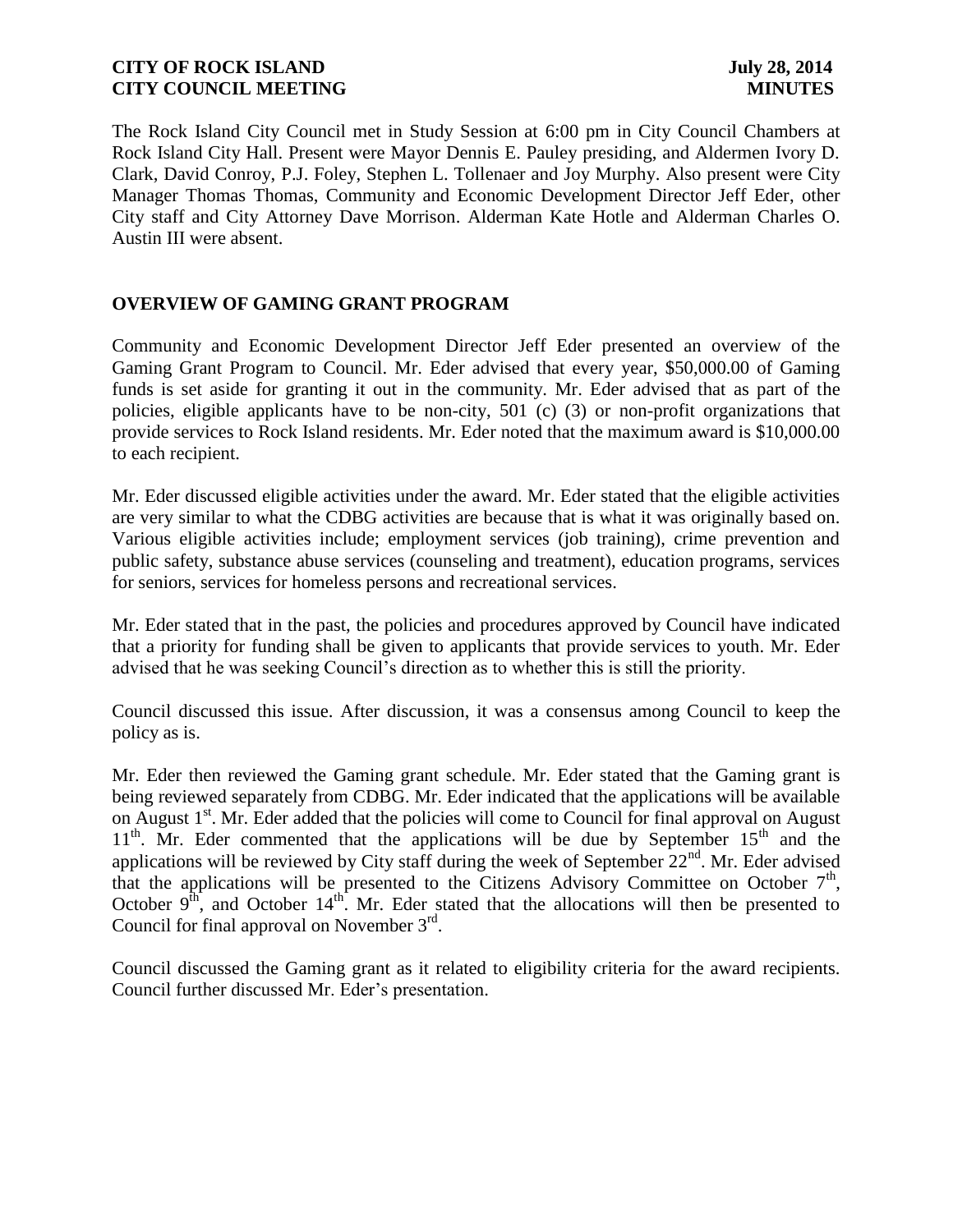#### **EXECUTIVE SESSION**

A motion was made by Alderman Foley and seconded by Alderman Murphy to recess to Executive Session on matters of Personnel, Property Acquisition and Litigation. The motion carried on a roll call vote. Those voting Aye being; Alderman Clark, Alderman Conroy, Alderman Foley, Alderman Tollenaer and Alderman Murphy; those voting No, none. The meeting was recessed at 6:11 pm.

#### **ADJOURNMENT**

Mayor Pauley reconvened the regular meeting at 6:19 pm. A motion made by Alderman Foley and seconded by Alderman Murphy to adjourn the meeting carried by the following Aye and No vote. Those voting Aye being; Alderman Clark, Alderman Conroy, Alderman Foley, Alderman Tollenaer and Alderman Murphy; those voting No, none. The meeting was adjourned at 6:20 pm.

Aleisha L. Patchin, City Clerk

 $\frac{1}{2}$  , and the set of the set of the set of the set of the set of the set of the set of the set of the set of the set of the set of the set of the set of the set of the set of the set of the set of the set of the set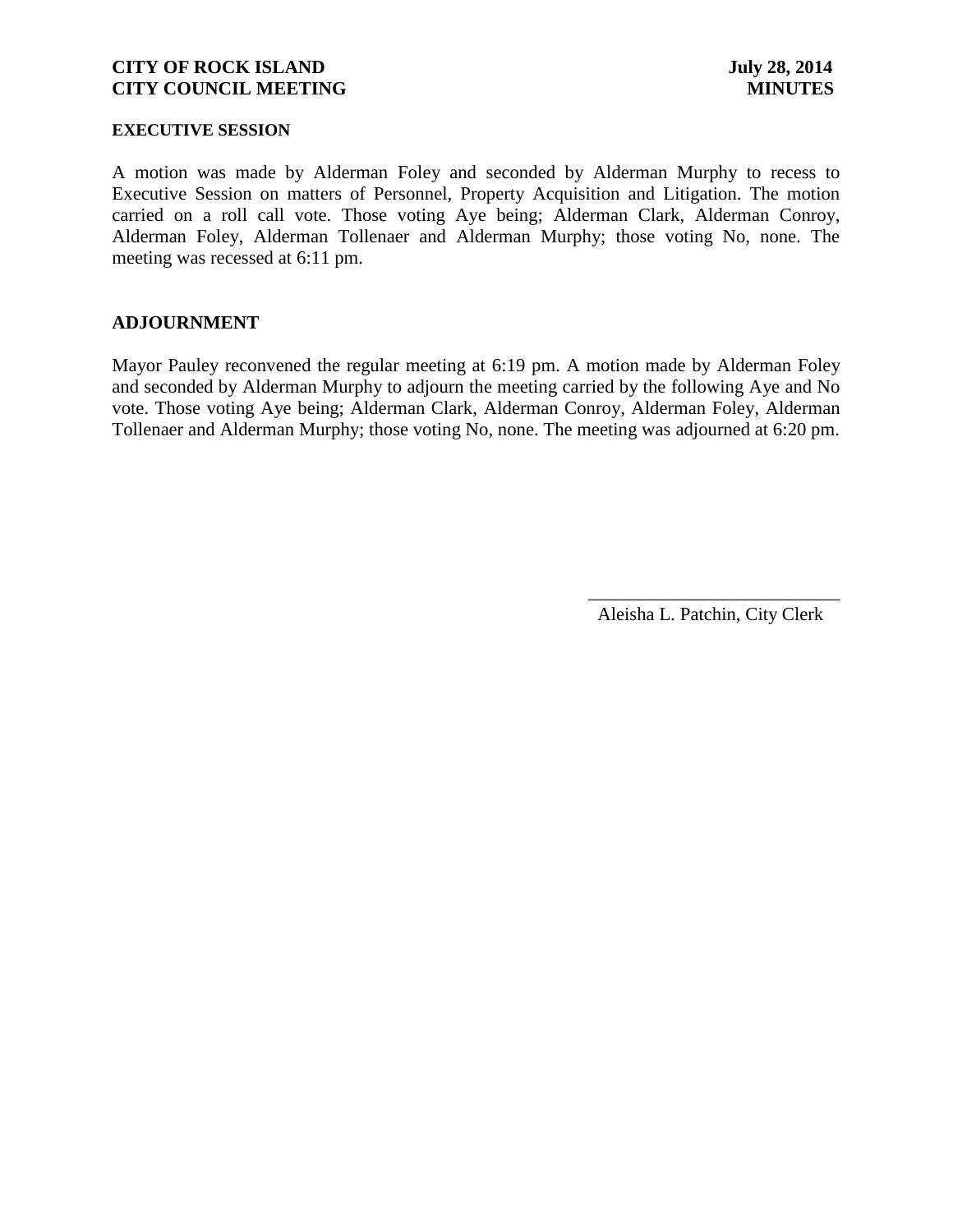Rock Island City Council met in regular session at 6:45 pm in Council Chambers of Rock Island City Hall. Present were Mayor Dennis E. Pauley presiding, and Aldermen Ivory D. Clark, David Conroy, P.J. Foley, Stephen L. Tollenaer and Joy Murphy. Also present were City Manager Thomas Thomas and City Attorney Dave Morrison. Alderman Kate Hotle and Alderman Charles O. Austin III were absent.

#### Introductory Proceedings

Mayor Pauley called the meeting to order and led in the Pledge of Allegiance. Alderman Murphy gave the Invocation.

# Agenda Item #5 **Minutes of the meeting of July 14, 2014.**

A motion was made by Alderman Foley and seconded by Alderman Clark to approve the Minutes of the meeting of July 14, 2014 as printed. The motion carried by the following Aye and No vote; those voting Aye being; Alderman Clark, Alderman Conroy, Alderman Foley, Alderman Tollenaer and Alderman Murphy; those voting No, none.

### Agenda Item #6 **Update Rock Island by Mayor Pauley.**

Mayor Pauley stated to join us for the Whitewater Junction Back to School Bash - a day of games, races and fun-filled activities celebrating the start of a new school year. Friday, August 1, 2014 from 12:00 pm to 5:00 pm. Admission is \$8.00. Children 2 and under are free with paid adult.

Mayor Pauley advised that the  $28<sup>th</sup>$  Annual Family Fun Day at the Martin Luther King, Jr. Community Center will be Saturday, August 2, 2014 at 10:00 am. Family Fun Day is aimed to bring people together in a celebration of the community through family-centered activities, empowering informational sessions, music and entertainment. We encourage community members to come out and join us for festivities during this weekend of celebration. Mayor Pauley noted that the parade starts at 10:00 am and the other festivities are from 11:45 am until 3:00 pm.

Mayor Pauley stated that Ya Maka My Weekend is the best reggae fest in the Midwest, and it will be held on Friday, August  $8<sup>th</sup>$  and Saturday, August  $9<sup>th</sup>$  on the Great River Plaza on  $2<sup>nd</sup>$ Avenue between  $17<sup>th</sup>$  &  $19<sup>th</sup>$  Streets. Mayor Pauley advised that this Caribbean-themed festival features reggae music, steel drums, Caribbean food and island activities. Mayor Pauley added that the event is presented by the Rock Island Arts & Entertainment District. Tickets are \$9.00 for a one day ticket or \$14.00 for two days. Children 12 and under are free. For more information, go to www.yamakamyweekend.com.

Mayor Pauley advised that the Rock Island Library is seeking volunteers to help install the Smithsonian Exhibit, "Hometown Teams," when it arrives at the Main Library in early September. The six-person installation team will help put together the national exhibit on the  $2^{nd}$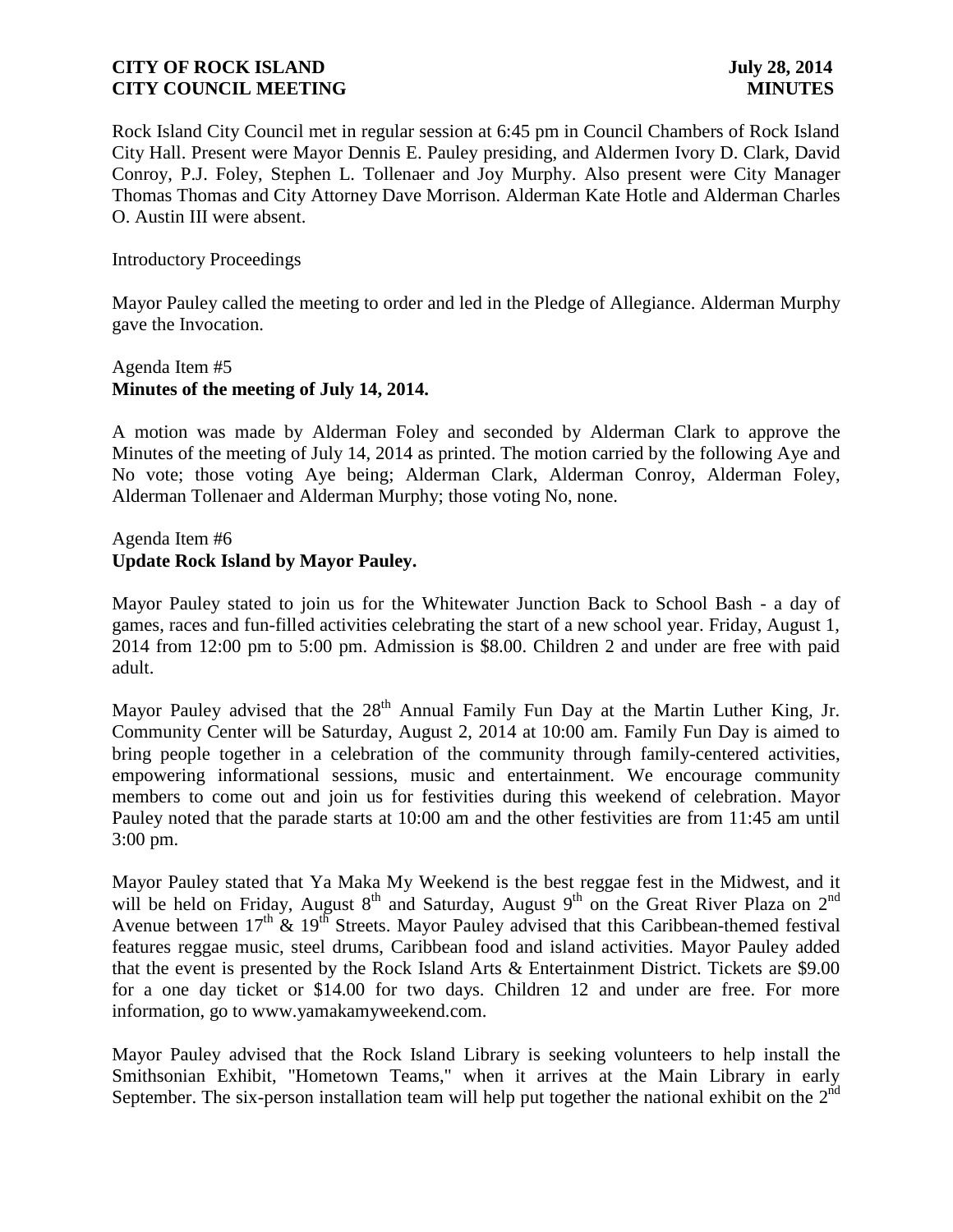floor of the Rock Island Main Library on September  $9<sup>th</sup>$  and  $10<sup>th</sup>$  and take it down on Monday, October  $27<sup>th</sup>$ . Mayor Pauley stated that the installation requires no special skills. A step-by-step guide and video from the Smithsonian Institution Museum on Main Street program is available. The Mayor added that the Library is also searching for volunteers who can serve as exhibit guides. Training will be available on September  $11<sup>th</sup>$ , at a time to be announced later. If you can assist with either need, please contact Lisa Lockheart at the Rock Island Public Library by calling 309-732-7303 or emailing lockheart.lisa@rigov.org.

#### Agenda Item #7 **A Special Ordinance amending a zoning district and zoning map at 2436 24th Street**.

Alderman Foley moved and Alderman Murphy seconded to consider, suspend the rules and pass the ordinance. The motion carried by the following Aye and No vote; those voting Aye being; Alderman Clark, Alderman Conroy, Alderman Foley, Alderman Tollenaer and Alderman Murphy; those voting No, none.

Agenda Item #8 **CLAIMS**

It was moved by Alderman Foley and seconded by Alderman Clark to accept the following reports and authorize payments as recommended. The motion carried by the following Aye and No vote; those voting Aye being; Alderman Clark, Alderman Conroy, Alderman Foley, Alderman Tollenaer and Alderman Murphy; those voting No, none.

a. Report from the Public Works Department regarding payment #7 in the amount of \$344,100.56 to Brandt Construction Company for services provided for the 23<sup>rd</sup> Avenue Reconstruction:  $12^{th}$  to  $17^{th}$  Street project.

b. Report from the Public Works Department regarding payment #6 and final in the amount of \$64,754.05 to Brandt Construction for services provided for the Quad City Botanical Center - Children's Garden project.

c. Report from the Public Works Department regarding payment #33 in the amount of \$179,335.96 to Civil Constructors Inc. for services provided for the Wet Weather Treatment System project.

d. Report from the Public Works Department regarding payment #1 in the amount of \$74,000.00 to New Coat Sealing & Paving for services provided for the 2014 Street Joint and Crack Sealing Program project.

e. Report from the Public Works Department regarding payment in the amount of \$25,874.00 to Trotter General Contracting, Inc. for the City Hall Window project.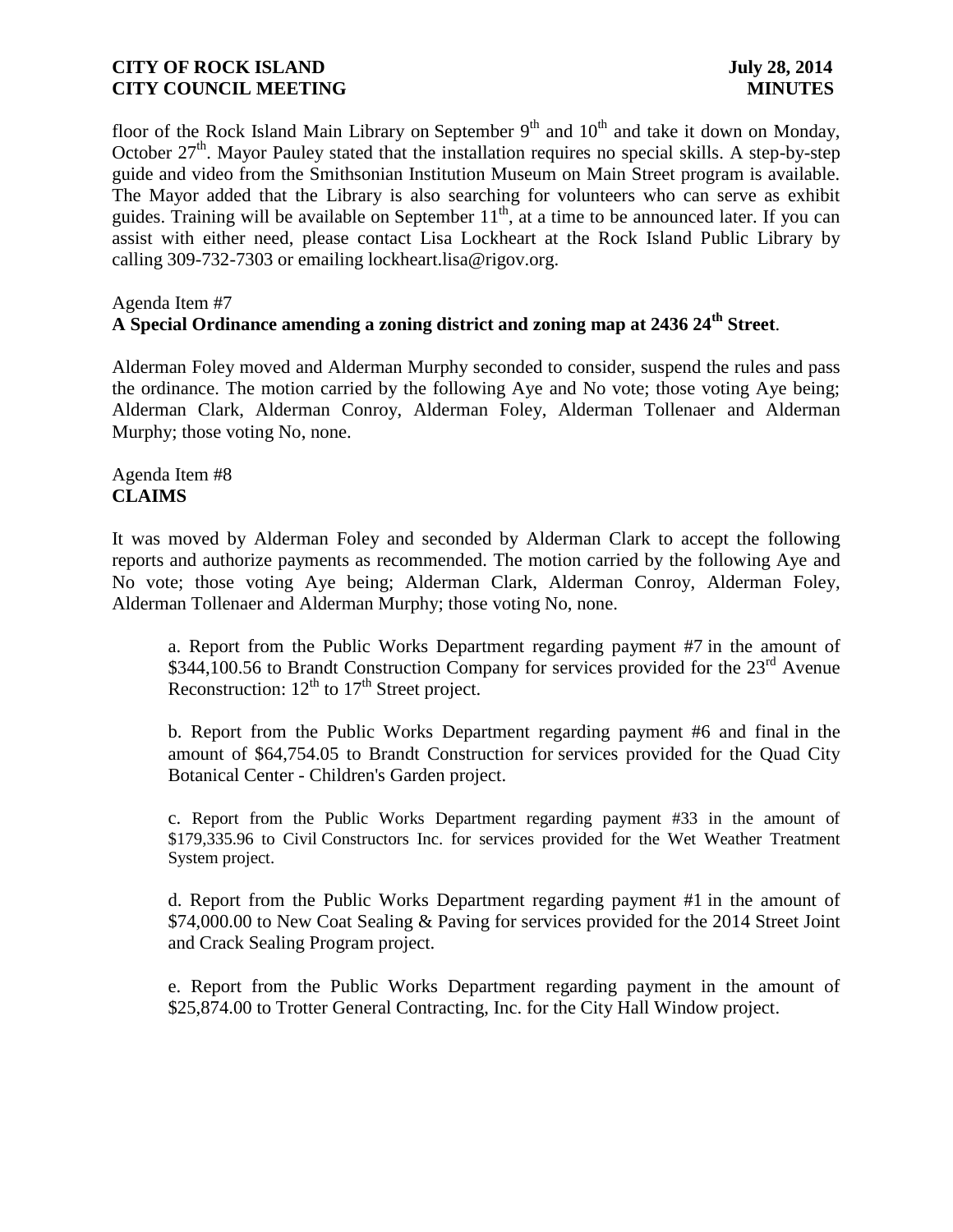#### Agenda Item #9

# **Claims for the weeks of July 11 through July 17 in the amount of \$498,037.02 and July 18 through July 24 in the amount of \$1,049,741.58 and payroll for the weeks of July 7 through July 20 in the amount of \$1,375,483.36.**

Alderman Clark moved and Alderman Murphy seconded to allow the claims and payroll. The motion carried by the following Aye and No vote; those voting Aye being; Alderman Clark, Alderman Conroy, Alderman Foley, Alderman Tollenaer and Alderman Murphy; those voting No, none.

# Agenda Item #10 **Purchase Card Claims for the month of June in the amount of \$90,017.96.**

It was moved by Alderman Murphy and seconded by Alderman Tollenaer to approve the purchase card claims as recommended. The motion carried by the following Aye and No vote; those voting Aye being; Alderman Clark, Alderman Conroy, Alderman Foley, Alderman Tollenaer and Alderman Murphy; those voting No, none.

#### Agenda Item #11

**Report from the Public Works Department regarding bids for the purchase of 180,000 paper yard waste bags for the 2014 Free Leaf Pickup Program, recommending the bid be awarded to Pabco Industries, LLC in the amount of \$58,482.00.**

Alderman Foley moved and Alderman Tollenaer seconded to award the bid as recommended and authorize purchase. The motion carried by the following Aye and No vote; those voting Aye being; Alderman Clark, Alderman Conroy, Alderman Foley, Alderman Tollenaer and Alderman Murphy; those voting No, none.

#### Agenda Item #12

# **Report from the Public Works Department regarding bids for 7th Avenue Resurfacing: 30th Street to 38th Street, recommending the bid be awarded to Langman Construction in the amount of \$553,852.79.**

It was moved by Alderman Murphy and seconded by Alderman Tollenaer to award the bid as recommended and authorize the City Manager to execute the contract documents. The motion carried by the following Aye and No vote; those voting Aye being; Alderman Clark, Alderman Conroy, Alderman Foley, Alderman Tollenaer and Alderman Murphy; those voting No, none.

#### Agenda Item #13

#### **Report from the Public Works Department regarding the 2014 Stormwater Outfall Program, recommending to extend the 2013 contract with Legacy Corporation through 2014**.

It was moved by Alderman Murphy and seconded by Alderman Foley to approve the extension as recommended. The motion carried by the following Aye and No vote; those voting Aye being;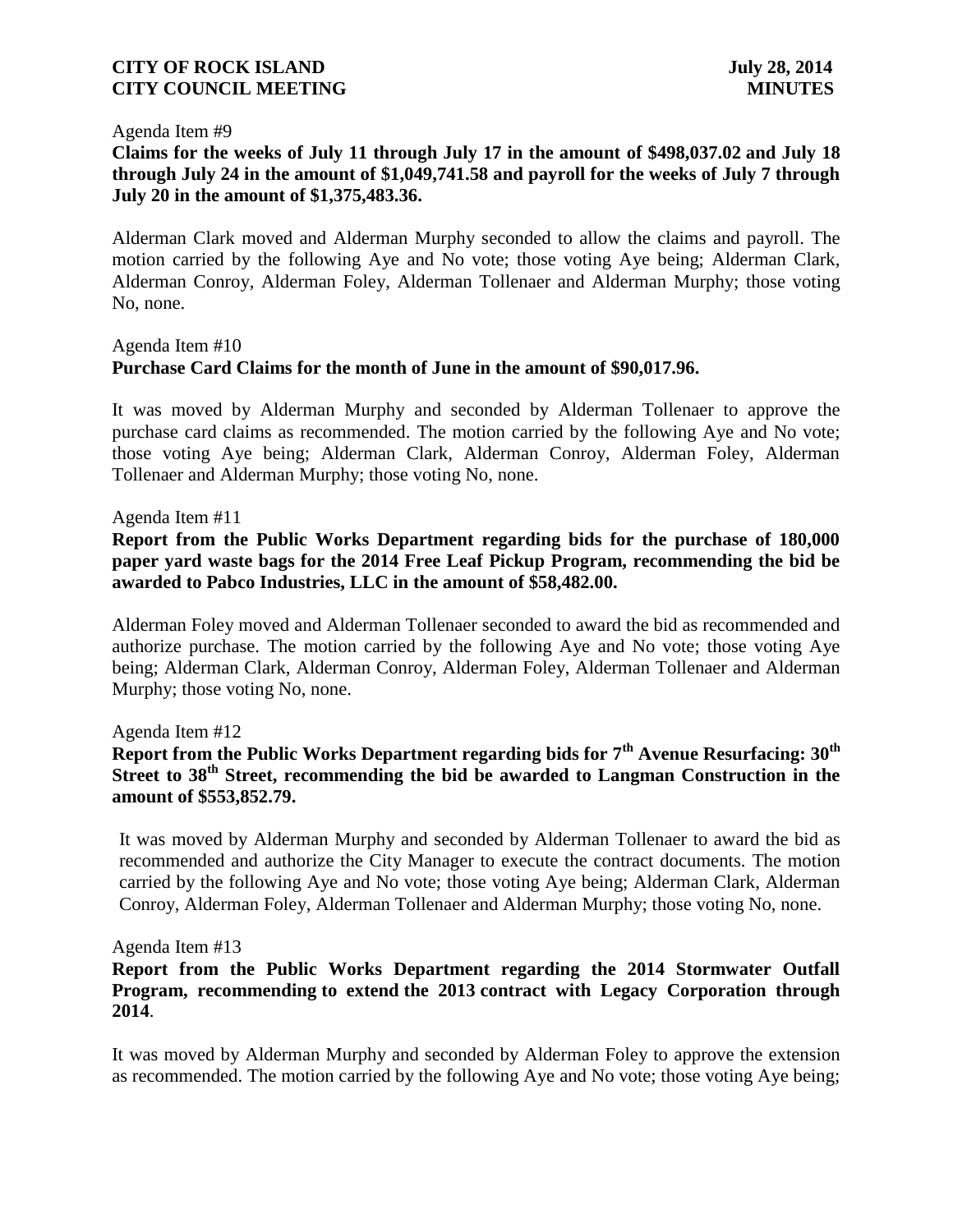Alderman Clark, Alderman Conroy, Alderman Foley, Alderman Tollenaer and Alderman Murphy; those voting No, none.

#### Agenda Item #14

# **Report from the Community and Economic Development Department regarding an agreement with GTI Rock Island Partners, LLC for the purchase of City property at 8153 51st Street West**.

It was moved by Alderman Conroy and seconded by Alderman Tollenaer to approve the purchase agreement as recommended and authorize the City Manager to execute the contract documents, subject to minor modifications by legal counsel for each party prior to execution. The motion carried by the following Aye and No vote; those voting Aye being; Alderman Clark, Alderman Conroy, Alderman Foley, Alderman Tollenaer and Alderman Murphy; those voting No, none.

#### Agenda Item #15

**Report from the Community and Economic Development Department regarding an ordinance approving a redevelopment agreement with the Development Association of Rock Island, subject to minor attorney modifications and authorizing the City Manager to execute the contract documents.**

Alderman Tollenaer moved and Alderman Murphy seconded to consider, suspend the rules and pass the ordinance. The motion carried by the following Aye and No vote; those voting Aye being; Alderman Clark, Alderman Conroy, Alderman Foley, Alderman Tollenaer and Alderman Murphy; those voting No, none.

#### Agenda Item #16

**Report from the Community and Economic Development Department regarding a request and consent agreement from Rock Island River Terminal Corporation for permission to sub-lease and make improvements to the existing moth-balled trans-loading facility operation at 7th Avenue and Mill Street**.

Alderman Clark moved and Alderman Conroy seconded to approve the request and agreement as recommended and authorize the City Manager to execute the contract documents.

Discussion followed. Alderman Foley inquired upon Community and Economic Development Director Jeff Eder to explain the details of this item.

Mr. Eder advised that the Rock Island River Terminal put a major investment in the new barge terminal last year. Mr. Eder added that this will be a smaller operation that was previously on the property. Mr. Eder explained that it occupies about one acre. Mr. Eder stated that they take mash from the ethanol plants and put it in containers and ship it overseas. Mr. Eder added that this is a little bit of a risky business, but they believe they have an operator that now wants to do this. Mr. Eder commented that they think they can make some money at it.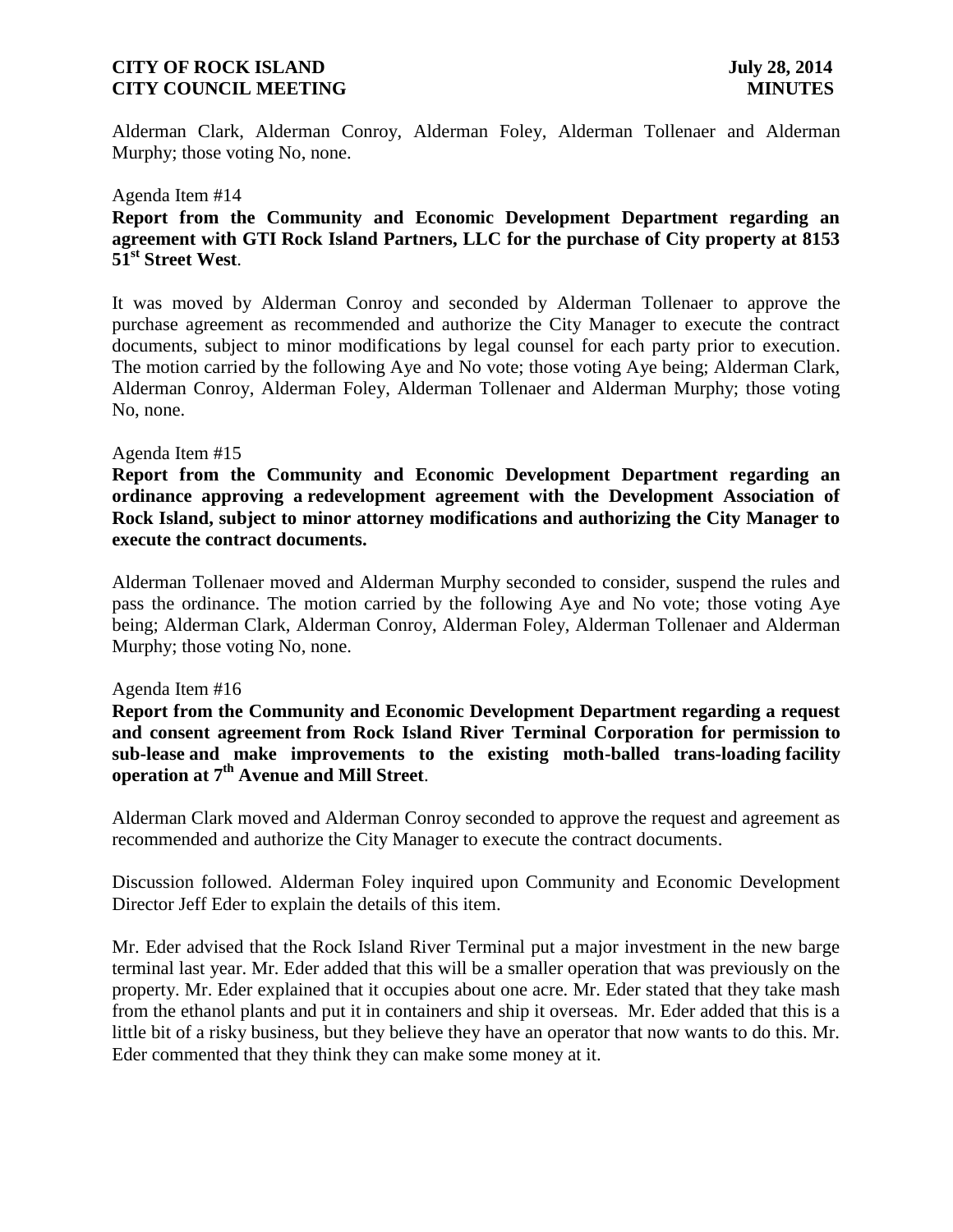Mr. Eder advised that it needs some improvements, which is over \$25,000.00, and which needs approval as well as approval to enter into the sub-lease. Mr. Eder noted that this will create a few more jobs on the property.

After more discussion, the motion carried by the following Aye and No vote; those voting Aye being; Alderman Clark, Alderman Conroy, Alderman Foley, Alderman Tollenaer and Alderman Murphy; those voting No, none.

#### Agenda Item #17

**Report from the Community and Economic Development Department regarding a Memorandum of Understanding between the City and the Rock Island Housing Authority to apply for the 2014 HUD Choice Neighborhoods Planning Grant, and a Resolution for identifying City support of the collaboration with Rock Island Housing Authority in submitting the application**.

It was moved by Alderman Conroy and seconded by Alderman Clark to approve the memorandum of understanding as recommended, authorize the City Manager to execute the contract documents and adopt the resolution.

Discussion followed. Alderman Foley inquired upon Community and Economic Development Director Jeff Eder to explain the details of this item.

Mr. Eder advised that the Neighborhood Choice Program is a grant program. Mr. Eder added that last year, the Housing Authority applied on their own with a letter of support from the City. Mr. Eder advised that there is a much better chance of getting this neighborhood transformation planning grant by having a joint application. Mr. Eder stated that the west end area of town is identified and qualifies under the Federal grant for up to \$500,000.00.

Alderman Foley inquired as to what the exact areas were. Mr. Eder stated that the areas include Longview, Douglas Park and the New Old Chicago Neighborhoods.

Alderman Conroy inquired as to whether the City is being asked to match funds for this grant. Mr. Eder stated that the City does not have to match any funds for this grant.

Alderman Murphy inquired as to what the criteria is for meeting the guidelines. Mr. Eder advised that it is census tract based and income based criteria to qualify. Mr. Eder advised that this is the only area that qualifies on a census tract that has a housing authority or low income housing complex in a deteriorated state.

Mayor Pauley inquired that if the grant is obtained, would it be a joint decision making process between the City and the Rock Island Housing Authority. Mr. Eder stated yes; Rock Island Housing Authority is the fiscal agent and the consultant would come through City staff.

Alderman Murphy inquired as to what they would be doing.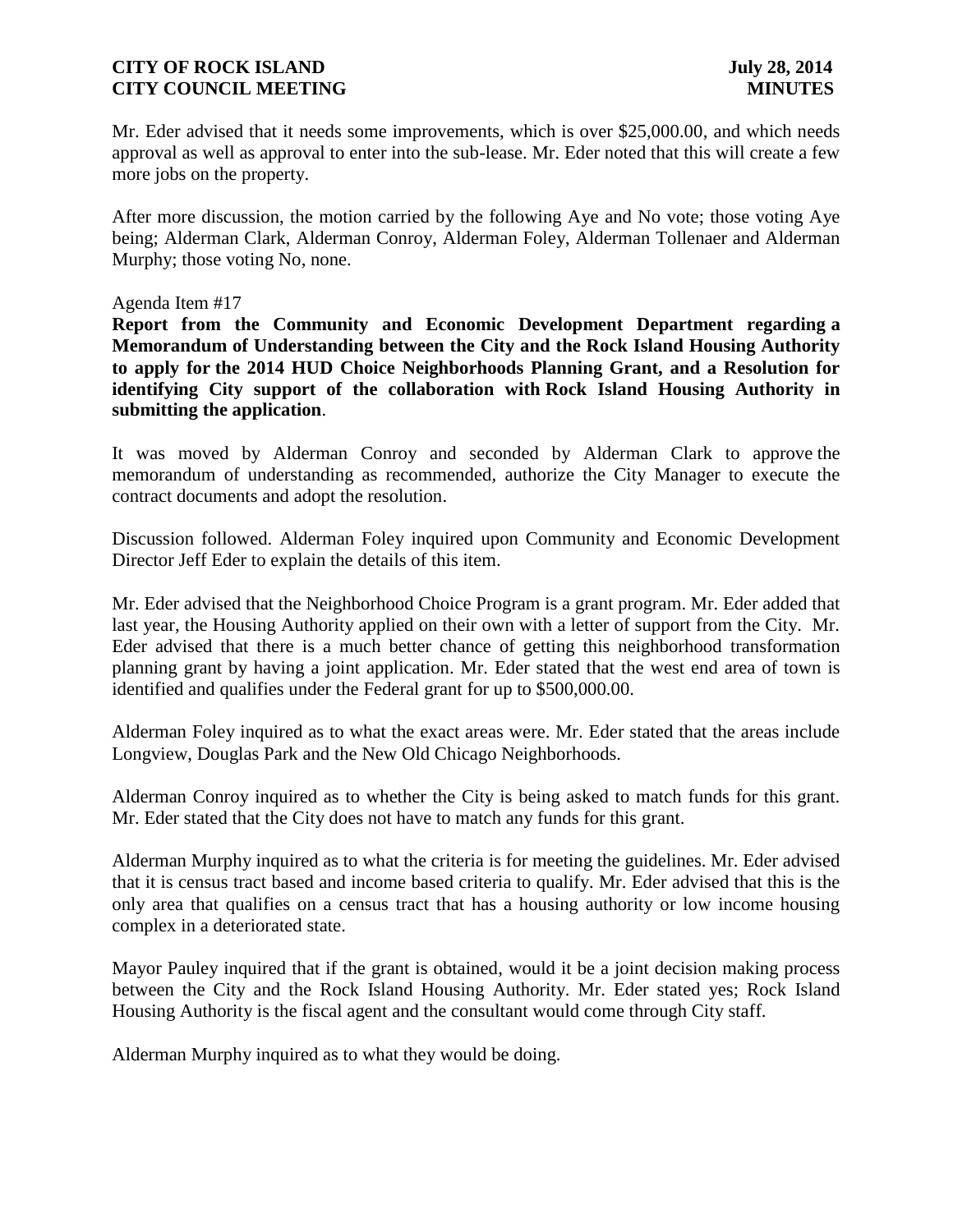Rock Island Housing Authority Executive Director Susan Anderson stepped forward. Ms. Anderson stated that the grant requires that a public housing property be in the neighborhood in order to qualify for the grant. Ms. Anderson advised that the 221 (d) is another subsidy program. Ms. Anderson and Alderman Murphy further discussed this item.

Alderman Murphy then inquired as to what were the 236 subsidized properties that may be added to the application. Ms. Anderson indicated that section 236 is another subsidy type program.

Mr. Eder advised that only two properties qualify, which is Lincoln Homes and Century Woods. Ms. Anderson stated that this is a planning grant and not an implementation grant. Council, Mr. Eder and Ms. Anderson further discussed this issue.

Alderman Murphy stated that she was concerned that there were 236 subsidized properties, but there are only a couple of properties that qualify so why should that number be in the document.

Steve Clark, Development Consultant with Rock Island Housing Authority stated that there is not 236 properties; it is the 236 Program under the Department of Housing and Urban Development.

Mr. Eder advised that the grant looks at complete neighborhoods, bringing market rate folks into the neighborhood and looking at infrastructure, park needs and everything else that is needed to create a diverse vibrant neighborhood. Mr. Eder added that the City is using the technical qualifications of the Housing Authority's property to qualify for the grant. Council further discussed this issue.

Alderman Tollenaer advised that he would only support this if the part that Alderman Murphy read was eliminated, which was (any additional qualified HUD 221 (d) 3 and/or 236 subsidized properties may be added to the application). After discussion on this issue, it was agreed to strike *any additional….*

Alderman Murphy discussed market rate housing as it related to this proposed grant. Alderman Murphy then clarified that this grant would be for improvement of the neighborhood and not for adding new low income housing projects.

Mr. Eder stated no. Mr. Eder advised that one of the outcomes could be the upgrade of Lincoln Homes.

Mr. Steve Clark stated that he suspects that there will be low income housing as part of the implementation. Mr. Clark added that the planning grant is for the planning of the neighborhood; it is from the neighborhood, from the City; it is from all of the stakeholders, and if they determine that more affordable housing needs to go into that community then that would probably be part of the implementation. Council discussed this issue.

After more discussion, Alderman Murphy stated that she was not in favor of new housing expansion projects because the joint study stated that market rate housing is where the void is.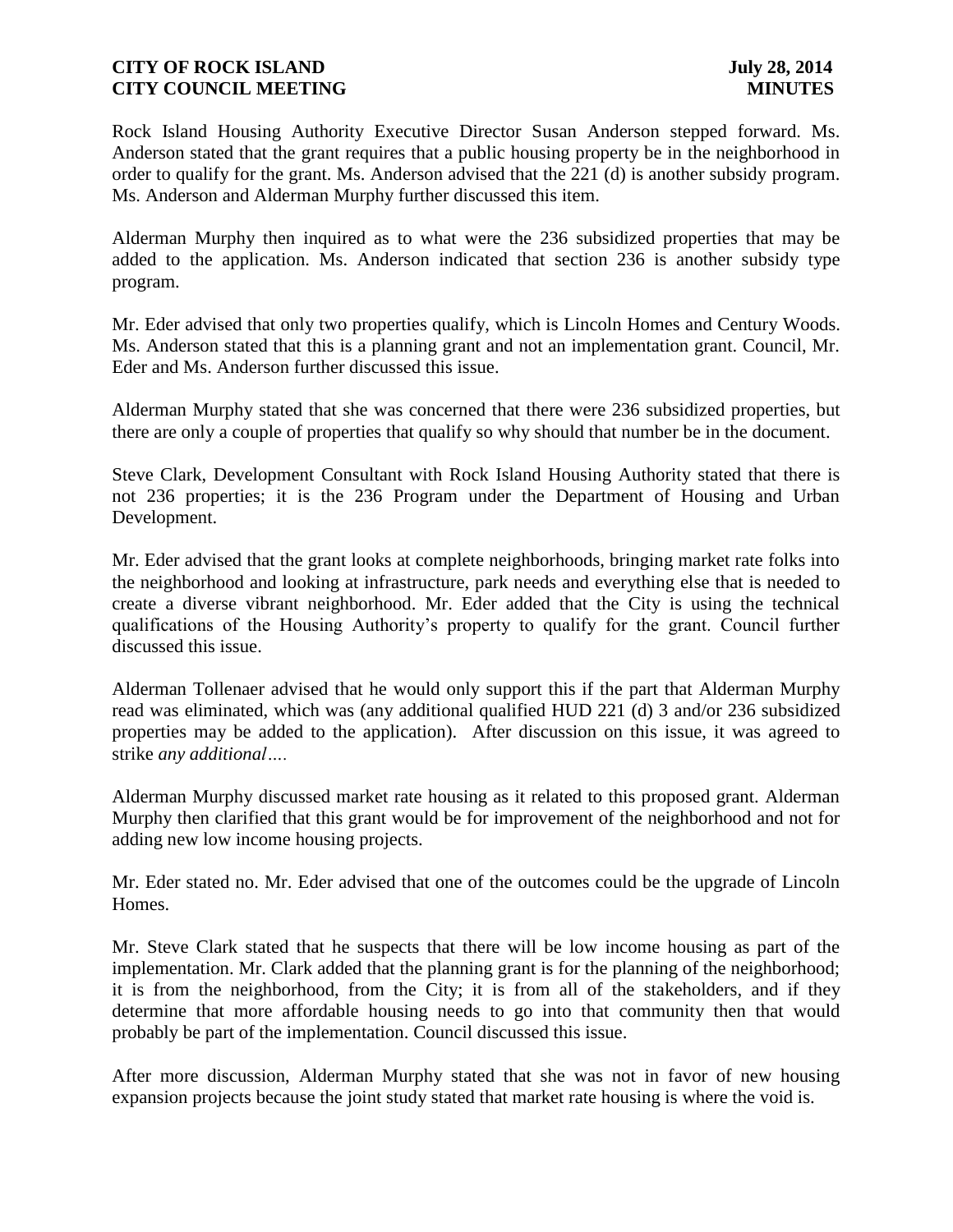Alderman Conroy inquired as to who was the lead on this grant. Mr. Eder stated that the Rock Island Housing Authority is the lead fiscal agent. Mr. Eder added that on the planning side of the grant with the consultant and with the public input, the City is taking the lead role. Alderman Conroy inquired that if the plan comes back, would it need City approval to move forward or anything else as far as the City would want to do. Mr. Eder stated yes. Council further discussed this item.

After more discussion, the motion did not carry; it failed by the following Aye and No vote; those voting Aye being; Alderman Clark and Alderman Conroy; those voting No, Alderman Foley, Alderman Tollenaer and Alderman Murphy.

Agenda Item #18

# **Report from the Community and Economic Development Department regarding the disposition of City property located at 612 8th Street.**

Alderman Murphy moved and Alderman Clark seconded to approve the disposition of the City property at 612 8<sup>th</sup> Street to the adjacent property owners based on the conditions as stated in the report, authorize the City Manager to execute the contract documents and refer to the City Attorney for an ordinance. The motion carried by the following Aye and No vote; those voting Aye being; Alderman Clark, Alderman Conroy, Alderman Foley, Alderman Tollenaer and Alderman Murphy; those voting No, none.

Agenda Item #19

# **Report from the Community and Economic Development Department regarding the disposition of the City Right-of-Way adjacent to 919 8th Street.**

It was moved by Alderman Foley and seconded by Alderman Murphy to approve the disposition of the City right-of-way adjacent to 919  $8<sup>th</sup>$  Street to the adjacent property owners based on the conditions as stated in the report, authorize the City Manager to execute the contract documents and refer to the City Attorney for an ordinance. The motion carried by the following Aye and No vote; those voting Aye being; Alderman Clark, Alderman Conroy, Alderman Foley, Alderman Tollenaer and Alderman Murphy; those voting No, none.

#### Agenda Item #20

## **Report from the Community and Economic Development Department regarding review of a one lot minor final plat of Prairie View Business Park Second Addition located at 4701 45th Street Court.**

Alderman Foley moved to defer Agenda Item #20 until August 11, 2014, Alderman Murphy seconded. The motion carried by the following Aye and No vote; those voting Aye being; Alderman Clark, Alderman Conroy, Alderman Foley, Alderman Tollenaer and Alderman Murphy; those voting No, none.

Note: Agenda Item #20 will come back to Council for consideration on Monday, August 11, 2014.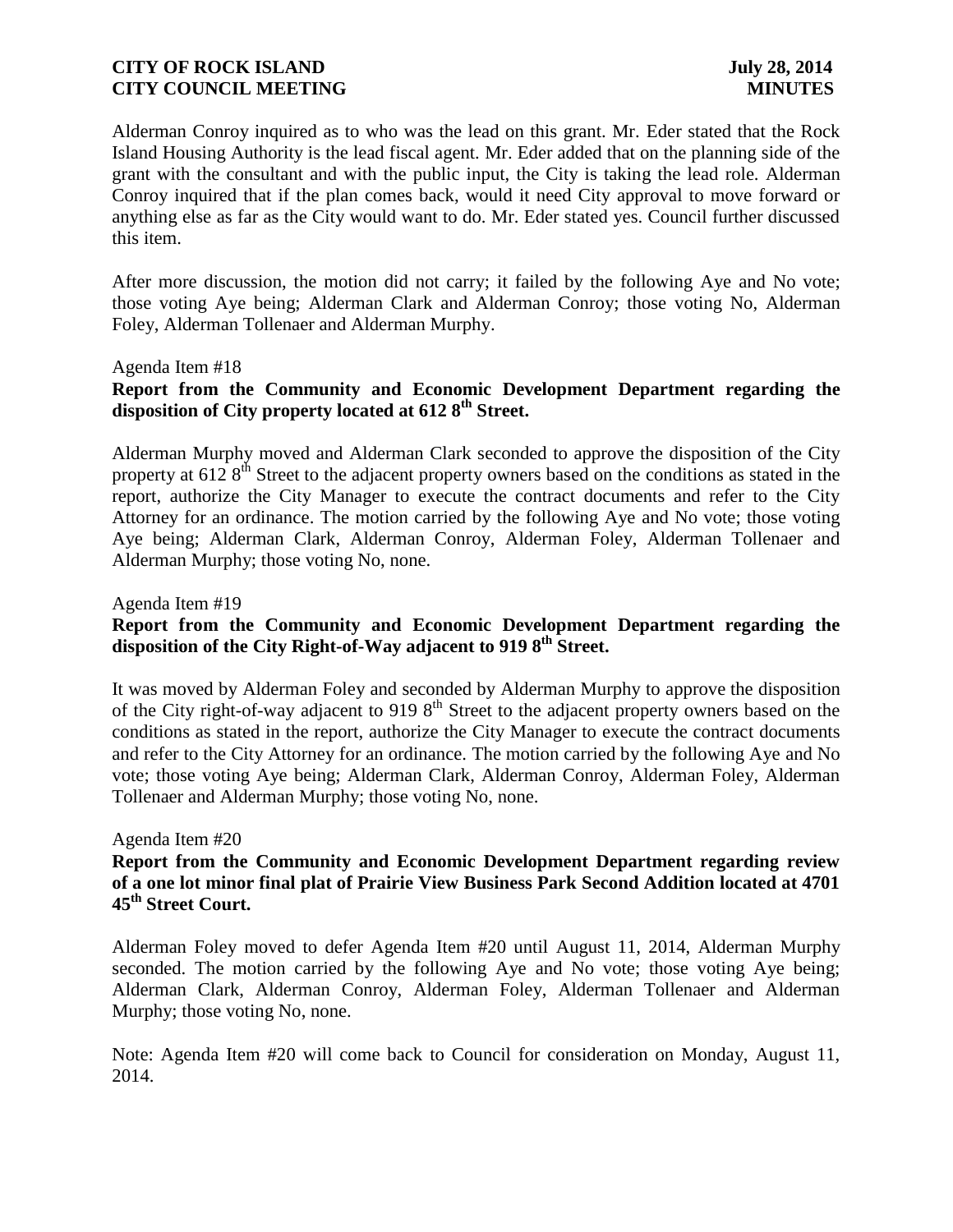#### Agenda Item #21

**Report from the Parks and Recreation Department regarding a Highway Resolution for the closure of 1st Avenue from 17th Street to 20th Street on Monday, September 1, 2014 for a Fireworks Display and concert at Schwiebert Riverfront Park**.

It was moved by Alderman Conroy and seconded by Alderman Foley to adopt the resolution. The motion carried by the following Aye and No vote; those voting Aye being; Alderman Clark, Alderman Conroy, Alderman Foley, Alderman Tollenaer and Alderman Murphy; those voting No, none.

#### Agenda Item #22

# **Report from the City Clerk regarding a request from Diana Alm for a Street Closing near the curve of Thornwood Court between 27 Thornwood Court and 35 Thornwood Court on Sunday, August 24, 2014 from 4:30 pm to 7:30 pm for a Neighborhood Picnic**.

Alderman Foley moved and Alderman Tollenaer seconded to approve the request as recommended. The motion carried by the following Aye and No vote; those voting Aye being; Alderman Clark, Alderman Conroy, Alderman Foley, Alderman Tollenaer and Alderman Murphy; those voting No, none.

#### Agenda Item #23

# **Report from the City Clerk regarding a request from Benjamin Fawks, owner of Rozz-Tox to set up outdoor seating on the east side of their building and to allow for the consumption of alcohol outside during business hours at 2108 3rd Avenue**.

It was moved by Alderman Tollenaer and seconded by Alderman Foley to approve the request as recommended, subject to complying with all liquor license regulations and subject to being closed down early if noise complaints are received.

Comments followed. Alderman Foley stated that he has heard great things about Rozz-Tox. Alderman Foley stated that he really enjoys outdoor seating and this will enhance Rozz-Tox's business.

After comments, the motion carried by the following Aye and No vote; those voting Aye being; Alderman Clark, Alderman Conroy, Alderman Foley, Alderman Tollenaer and Alderman Murphy; those voting No, none.

Agenda Item #24 **Other Business.**

No one signed up to address Council to speak on a topic.

Alderman Clark stated that the Rock Island Boxing Club will be going to the regionals and nationals this week in Kansa City, Missouri. Alderman Clark encouraged everyone to support the Rock Island Boxing Club.